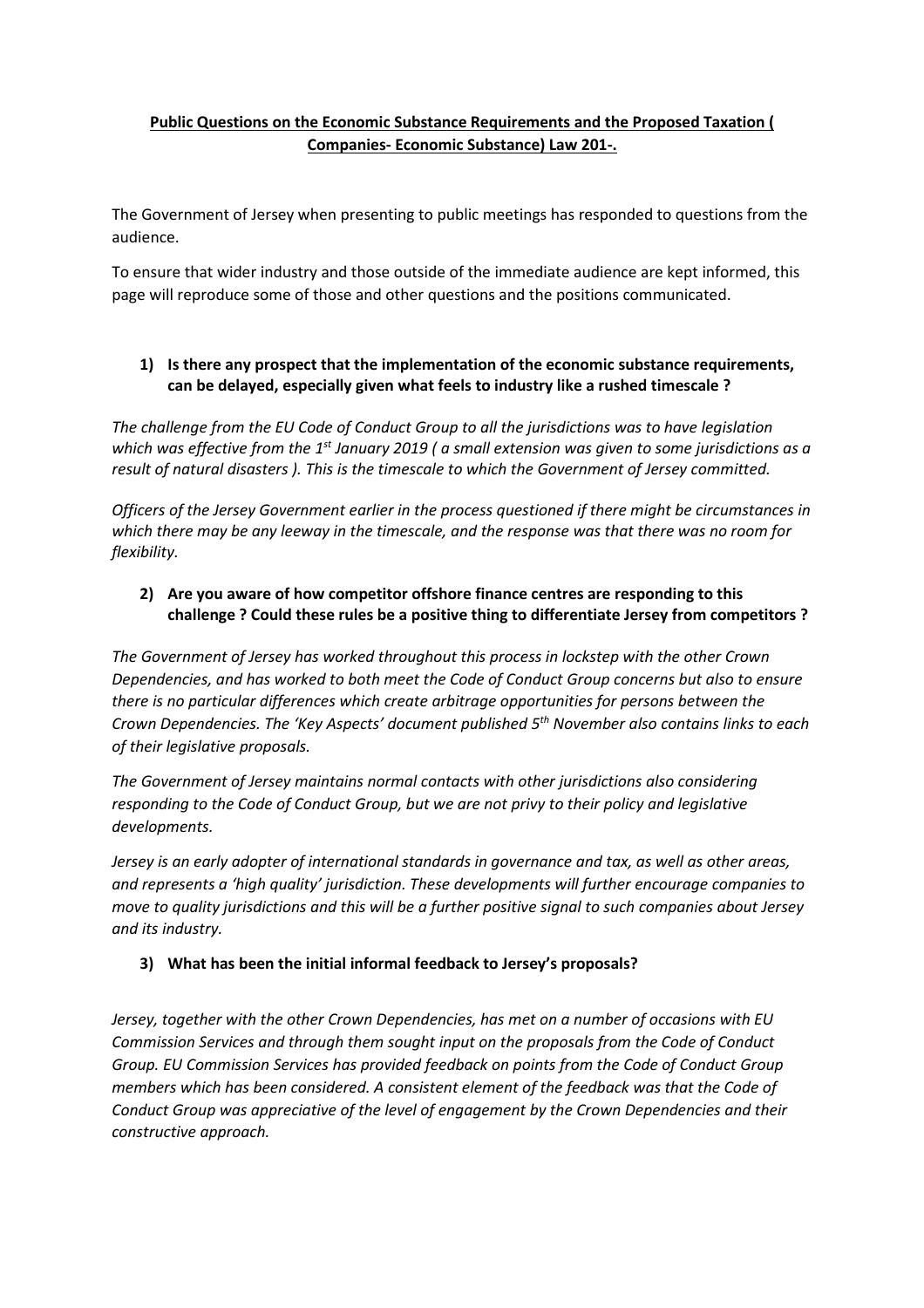*Ultimately until a decision has been reached by ECOFIN early in 2019, we are not in a position to make any assumptions as to the outcome of this process.* 

## **4) Is the requirement for substance legislation equally affecting Malta, Gibraltar, Cyprus, Bermuda, Cayman etc.?**

*Those jurisdictions which have been set the same challenge as Jersey for consideration by the Code of Conduct Group include Bermuda and Cayman, as well as some other British Overseas Territories, some Middle Eastern jurisdictions such as Bahrain, and Pacific jurisdictions such as Vanuatu.* 

*This substance legislation has not been required of EU Member States themselves or Gibraltar, by the Code of Conduct Group.* 

*However the FHTP has recently published that it will be resuming testing the economic substance criteria for no and nominal tax jurisdictions, which closely aligns with the EU Code of Conduct Group requirements and will be the new global standard.* 

#### **5) Will there be any independent reporting requirements i.e. some sort of substance audit opinion?**

*The final compliance strategy is not yet agreed. At this time there has been no consideration if an external audit opinion, as to if the economic substance requirements have been met, would be necessary or desirable.* 

## **6) You have said economic substance is still a work in progress. What themes can you see being required that haven't been introduced within this legislation ?**

*This is clearly an area of international tax thinking which is developing. The OECD's Forum on Harmful Tax Practices (FHTP) published on the 15th November that it was resuming the application of substantial activities factor to No or Nominal Tax Jurisdictions.* 

*The proposed legislation requires simple adaptions to meet this new global standard, which the Government can bring in, in due course.* 

*A specific area which might expand ( or even contract ) over time could be the different relevant activities in scope.* 

**7) The proposed legislation states that to be directed and managed in Jersey "the minutes of all board meetings and the records of the company are kept in Jersey", how should this be interpreted as businesses move to true cloud computing ?** 

*The reference to the records of the company does not mean every record the company creates or which is in its possession, in particular it does not cover the records a company holds in respect, or on behalf of its clients, or other bodies.* 

*The interim view of the Taxes Office is that where a company is incorporated in Jersey, the records to be kept in Jersey are those in line with Articles 44 and 104 of the Companies Law. Where a resident company is incorporated outside of Jersey, the company should also hold in Jersey the records which*